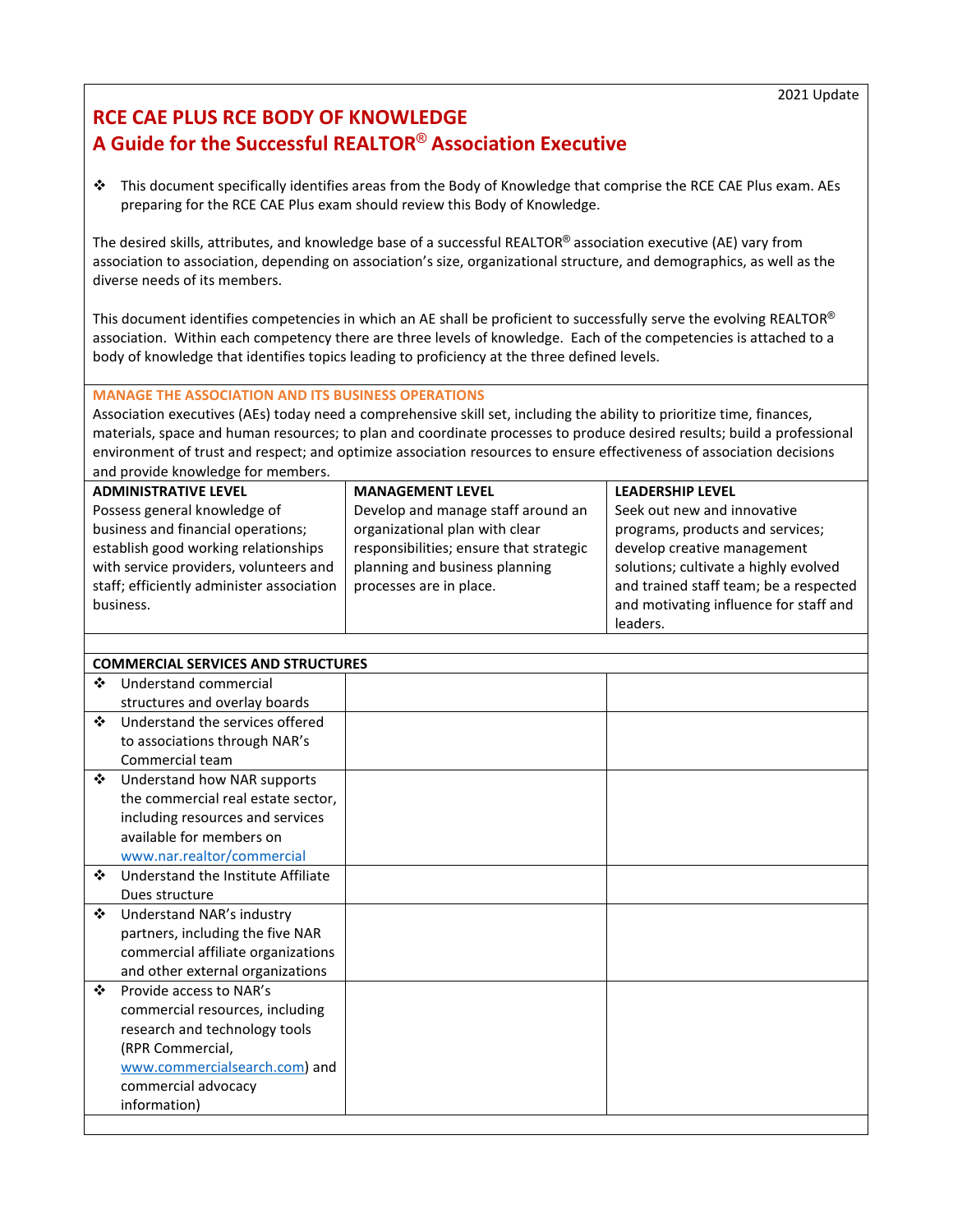|   | <b>LEGAL AND REGULATORY ACTIVITIES</b> |  |
|---|----------------------------------------|--|
| ❖ | Maintain, or have access to, legal     |  |
|   | counsel, as mandated by the NAR        |  |
|   | Core Standards, and understand         |  |
|   | how to select and manage outside       |  |
|   | counsel relationships, including       |  |
|   | litigation management and basic        |  |
|   | litigation principles                  |  |
| ❖ | Understand the application of the      |  |
|   | Americans with Disabilities Act        |  |
|   | (ADA), state and local regulations     |  |
|   | to association activities and          |  |
|   | ensure compliance, including           |  |
|   | website accessibility compliance       |  |
| ❖ | Have an understanding of               |  |
|   | antitrust laws fundamentals and        |  |
|   | ensure association's compliance        |  |
|   | with these laws; provide training      |  |
|   | to volunteer leadership and            |  |
|   | information to members                 |  |
|   | regarding anti-trust                   |  |
| ❖ | Implement and maintain a               |  |
|   | document retention policy and          |  |
|   | ensure compliance                      |  |
| ❖ | Minimize liability for the             |  |
|   | association, officers, directors,      |  |
|   | and committees, through                |  |
|   | understanding providing training       |  |
|   | to leadership on fiduciary duties      |  |
|   | and other key responsibilities         |  |
| ❖ | Understand and ensure                  |  |
|   | compliance with trademark              |  |
|   | policies applicable to the             |  |
|   | REALTOR <sup>®</sup> trademark         |  |
| ❖ | Understand intellectual property       |  |
|   | laws, including patent laws and        |  |
|   | copyright law concepts, and the        |  |
|   | licensing of music, software,          |  |
|   | photos, etc. to ensure compliance      |  |
|   | and avoid legal liability              |  |
| ❖ | Understand insurance policies,         |  |
|   | coverage, and limits of insurance,     |  |
|   | particularly NAR's umbrella            |  |
|   | professional liability policy;         |  |
|   | understand and determine               |  |
|   | coverage and limits of NAR's           |  |
|   | Umbrella Policy and combine with       |  |
|   | commercial coverage where              |  |
|   | applicable                             |  |
| ❖ | Understand the legal liabilities of    |  |
|   | social media                           |  |
| ❖ | Understand basic contracting           |  |
|   | principles and concepts, and           |  |
|   | contract clauses, such as              |  |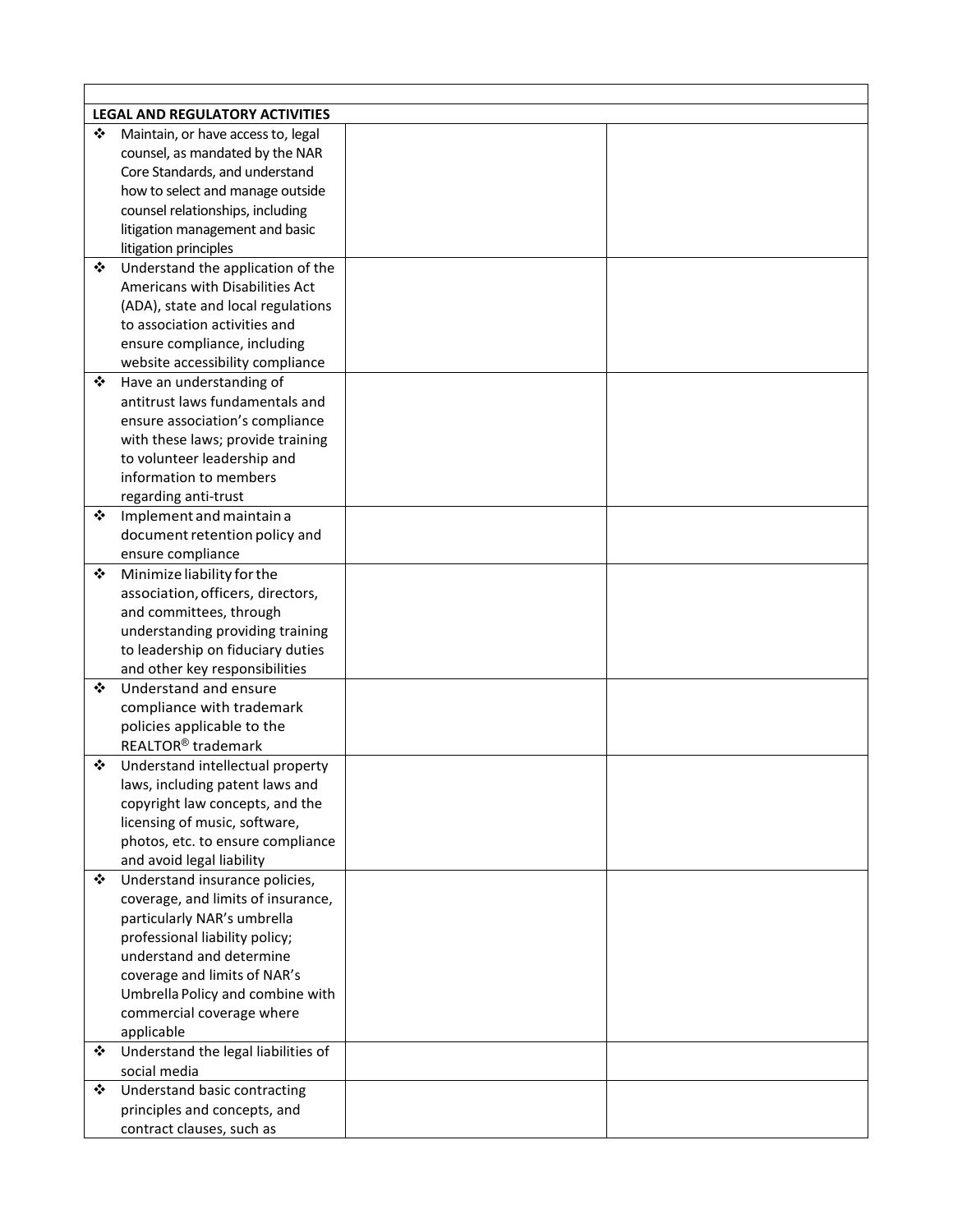|   | indemnification, limitations of<br>liability, force majeure and  |                                                                                                                       |                                                            |
|---|------------------------------------------------------------------|-----------------------------------------------------------------------------------------------------------------------|------------------------------------------------------------|
|   | governing law, to protect the<br>association and protect it from |                                                                                                                       |                                                            |
|   | potential liabilities for association                            |                                                                                                                       |                                                            |
|   |                                                                  |                                                                                                                       |                                                            |
|   | PRODUCT/PROGRAM DEVELOPMENT                                      |                                                                                                                       |                                                            |
| ❖ | Identify core vs. optional services                              | ❖<br>Develop and conduct a member                                                                                     |                                                            |
|   | and determine whether the                                        | needs assessment to determine                                                                                         |                                                            |
|   | product/service offering is                                      | products and services needed by                                                                                       |                                                            |
|   | consistent with association's                                    | membership                                                                                                            |                                                            |
|   | mission statement and strategic                                  |                                                                                                                       |                                                            |
| ❖ | plan and value proposition<br>Identify available NAR, state, and | ❖<br>Develop and conduct member,                                                                                      |                                                            |
|   | local programs and products and                                  | market, and competitive research                                                                                      |                                                            |
|   | communicate the offerings to                                     | to determine if the product/                                                                                          |                                                            |
|   | membership                                                       | service is feasible for delivery,                                                                                     |                                                            |
|   |                                                                  | including a cost/ benefit analysis                                                                                    |                                                            |
| ❖ | Assess the impact of a product or                                | Create a business plan for<br>❖                                                                                       |                                                            |
|   | program for any association                                      | products/services including the                                                                                       |                                                            |
|   | liability, impact on tax status, and                             | product requirements, rationale,                                                                                      |                                                            |
|   | staffing                                                         | funding and implementation plan                                                                                       |                                                            |
| ❖ | Periodically re-evaluate<br>association products/ services       |                                                                                                                       |                                                            |
|   | throughout the product life-cycle                                |                                                                                                                       |                                                            |
|   |                                                                  |                                                                                                                       |                                                            |
|   |                                                                  | UNDERSTAND THE STRUCTURE OF THE REALTOR® ORGANIZATION WITHIN THE CONTEXT OF THE EVOLVING REAL                         |                                                            |
|   | <b>ESTATE INDUSTRY</b>                                           | Demonstrate the ability to analyze, interpret, and apply REALTOR® association governance, policies, and procedures to |                                                            |
|   | <b>ADMINISTRATIVE LEVEL</b>                                      | understand and work with the governance and structure of the REALTOR® association.<br><b>MANAGEMENT LEVEL</b>         | <b>LEADERSHIP LEVEL</b>                                    |
|   | Understand the fundamental                                       |                                                                                                                       | Make a difference - contribute to                          |
|   | structure of the REALTOR®                                        | Have an in-depth understanding of<br>NAR policies and procedures, as well                                             | policy formulation and the direction                       |
|   | organization; ensure that association's                          | as local and state associations; take an                                                                              | of the REALTOR <sup>®</sup> organization.                  |
|   | governing documents comply with                                  | active role in the REALTOR®                                                                                           |                                                            |
|   | NAR requirements.                                                | organization.                                                                                                         |                                                            |
|   | <b>ADVOCACY AND REALTOR® PARTY</b>                               |                                                                                                                       |                                                            |
| ❖ | Understand the local, state, and                                 | ❖<br>Understand and identify the                                                                                      | Identify both traditional and non-<br>❖                    |
|   | national expectations and goals                                  | fundamentals of applying for NAR                                                                                      | traditional coalition partners, and                        |
|   | for Call-For-Action (CFA) rates and                              | REALTOR <sup>®</sup> Party grants, programs                                                                           | ways REALTOR® goals and values                             |
|   | <b>REALTOR<sup>®</sup> Political Action</b>                      | and services                                                                                                          | align with other organizations,                            |
|   | Committee (RPAC) fundraising                                     |                                                                                                                       | such as real estate industry                               |
|   |                                                                  |                                                                                                                       | organizations, housing and                                 |
|   |                                                                  |                                                                                                                       | finance trade associations,<br>property rights coalitions, |
|   |                                                                  |                                                                                                                       | workforce and affordable housing                           |
|   |                                                                  |                                                                                                                       | organizations and chambers of                              |
|   |                                                                  |                                                                                                                       | commerce                                                   |
| ❖ | Identify information, programs,                                  | ❖<br>Understand evaluating                                                                                            | Identify strategies to affect public<br>❖                  |
|   | and data available for REALTOR®                                  | candidates, the candidate                                                                                             | policies, including utilizing                              |
|   | voter registration and voting                                    | interview process and legal                                                                                           | REALTOR <sup>®</sup> Party programs,                       |
|   | engagement efforts                                               | requirements for disbursements                                                                                        | services and grants, and other                             |
|   |                                                                  | of PAC checks                                                                                                         | methods to elect REALTOR®<br>friendly candidates; mobilize |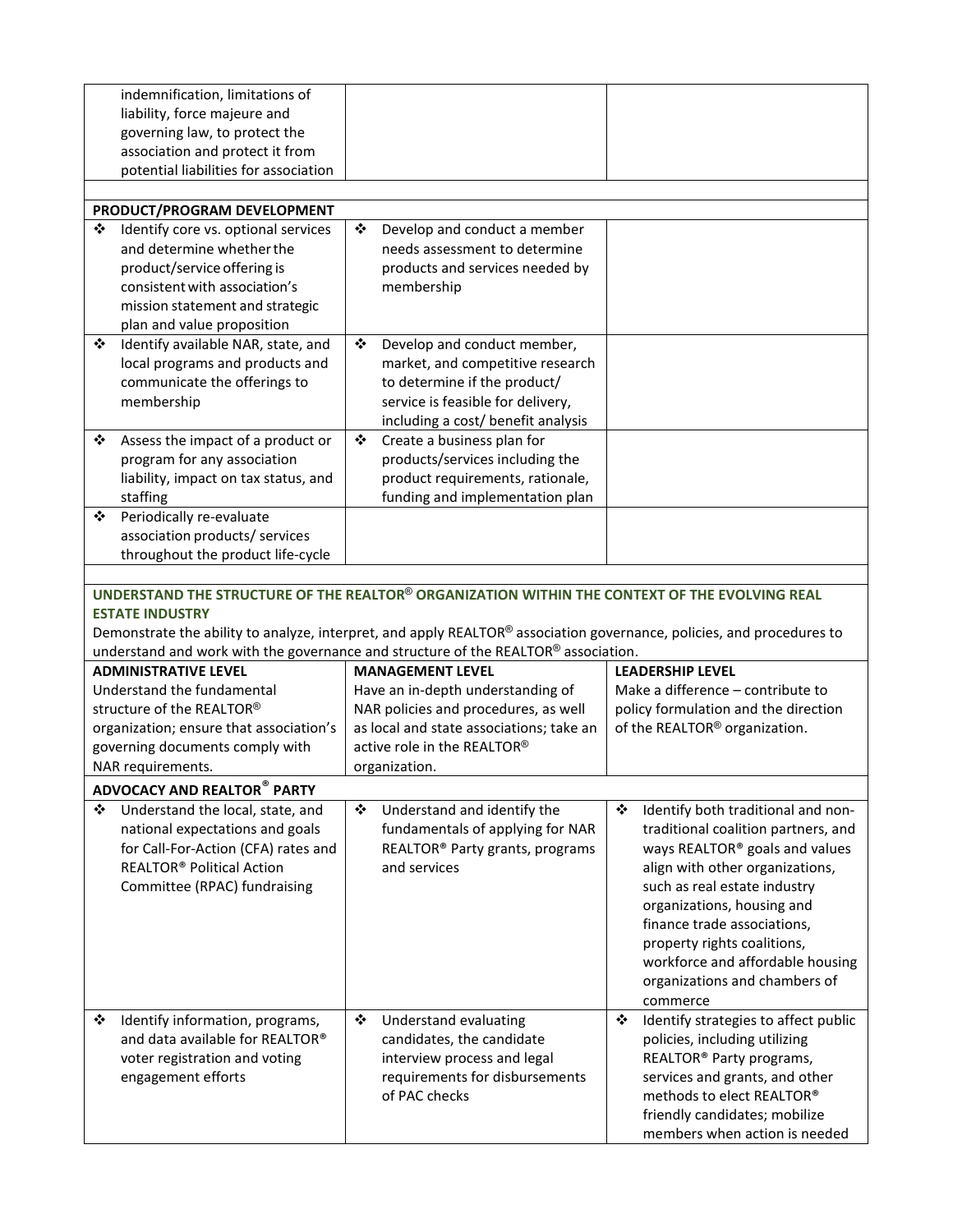|   |                                                                       |   |                                                                  |   | and to influence in community                |
|---|-----------------------------------------------------------------------|---|------------------------------------------------------------------|---|----------------------------------------------|
|   |                                                                       |   |                                                                  |   | development decisions                        |
| ❖ | Understand the expectations and                                       | ❖ | Coordinate with neighboring                                      | ❖ | Identify resources available for             |
|   | directions of the NAR Core<br><b>Standards Advocacy section</b>       |   | associations, the state/local<br>associations, and coalitions on |   | policy development strategies<br>and support |
|   |                                                                       |   | key issues and efforts                                           |   |                                              |
| ❖ | Be familiar with the resources on                                     | ❖ | Be intimately familiar with the                                  |   |                                              |
|   | realtorparty.realtor; be able to                                      |   | application process of the various                               |   |                                              |
|   | find information about the                                            |   | political programs, grants and                                   |   |                                              |
|   | <b>REALTOR<sup>®</sup> Political Action</b>                           |   | resources at the local, state, and                               |   |                                              |
|   | Committee (RPAC), political                                           |   | national levels                                                  |   |                                              |
|   | funding, grants, programming and                                      |   |                                                                  |   |                                              |
|   | other resources at the local,                                         |   |                                                                  |   |                                              |
|   | state, and national levels                                            |   |                                                                  |   |                                              |
| ❖ | Have connections with                                                 | ❖ | Develop and administer                                           |   |                                              |
|   | government affairs professionals<br>at the local, state, and national |   | education programs for<br>REALTOR <sup>®</sup> on political and  |   |                                              |
|   | associations who administer                                           |   | legislative processes                                            |   |                                              |
|   | political and government affairs                                      |   |                                                                  |   |                                              |
|   | activities, including PAC legal                                       |   |                                                                  |   |                                              |
|   | compliance                                                            |   |                                                                  |   |                                              |
|   |                                                                       | ❖ | Develop and administer programs                                  |   |                                              |
|   |                                                                       |   | for monitoring and advocating for                                |   |                                              |
|   |                                                                       |   | government affairs priorities at                                 |   |                                              |
|   |                                                                       |   | the local, state, and national level                             |   |                                              |
|   |                                                                       | ❖ | Understand the role of the local                                 |   |                                              |
|   |                                                                       |   | Government Affairs Director<br>(GAD) and associated              |   |                                              |
|   |                                                                       |   | responsibilities (monitoring                                     |   |                                              |
|   |                                                                       |   | governments, reporting to                                        |   |                                              |
|   |                                                                       |   | members, representing the                                        |   |                                              |
|   |                                                                       |   | association in public policy                                     |   |                                              |
|   |                                                                       |   | development, etc.)                                               |   |                                              |
|   |                                                                       |   |                                                                  |   |                                              |
|   | <b>GOVERNING DOCUMENTS AND POLICY</b>                                 |   |                                                                  |   |                                              |
| ❖ | Understand the components of<br>and be able to apply/ comply with     | ❖ | Understand the difference<br>between bylaws (broad               |   |                                              |
|   | the following: Bylaws, NAR                                            |   | statement) and policies (precise                                 |   |                                              |
|   | Model Bylaws; Constitution; and                                       |   | statements); understand how and                                  |   |                                              |
|   | Articles of Incorporation                                             |   | who can modify or amend bylaws                                   |   |                                              |
|   |                                                                       |   | and policies                                                     |   |                                              |
| ❖ | Understand and enforce the                                            |   |                                                                  |   |                                              |
|   | REALTOR® dues formula                                                 |   |                                                                  |   |                                              |
| ❖ | Know the function and purpose                                         |   |                                                                  |   |                                              |
|   | of governing documents,                                               |   |                                                                  |   |                                              |
|   | policies, and procedures                                              |   |                                                                  |   |                                              |
| ❖ | Maintain governing documents in<br>compliance with NAR policy         |   |                                                                  |   |                                              |
| ❖ | Be able to obtain approval of                                         |   |                                                                  |   |                                              |
|   | governing documents by NAR (a                                         |   |                                                                  |   |                                              |
|   | condition of coverage under                                           |   |                                                                  |   |                                              |
|   | NAR's Master Professional                                             |   |                                                                  |   |                                              |
|   | Liability Insurance Policy)                                           |   |                                                                  |   |                                              |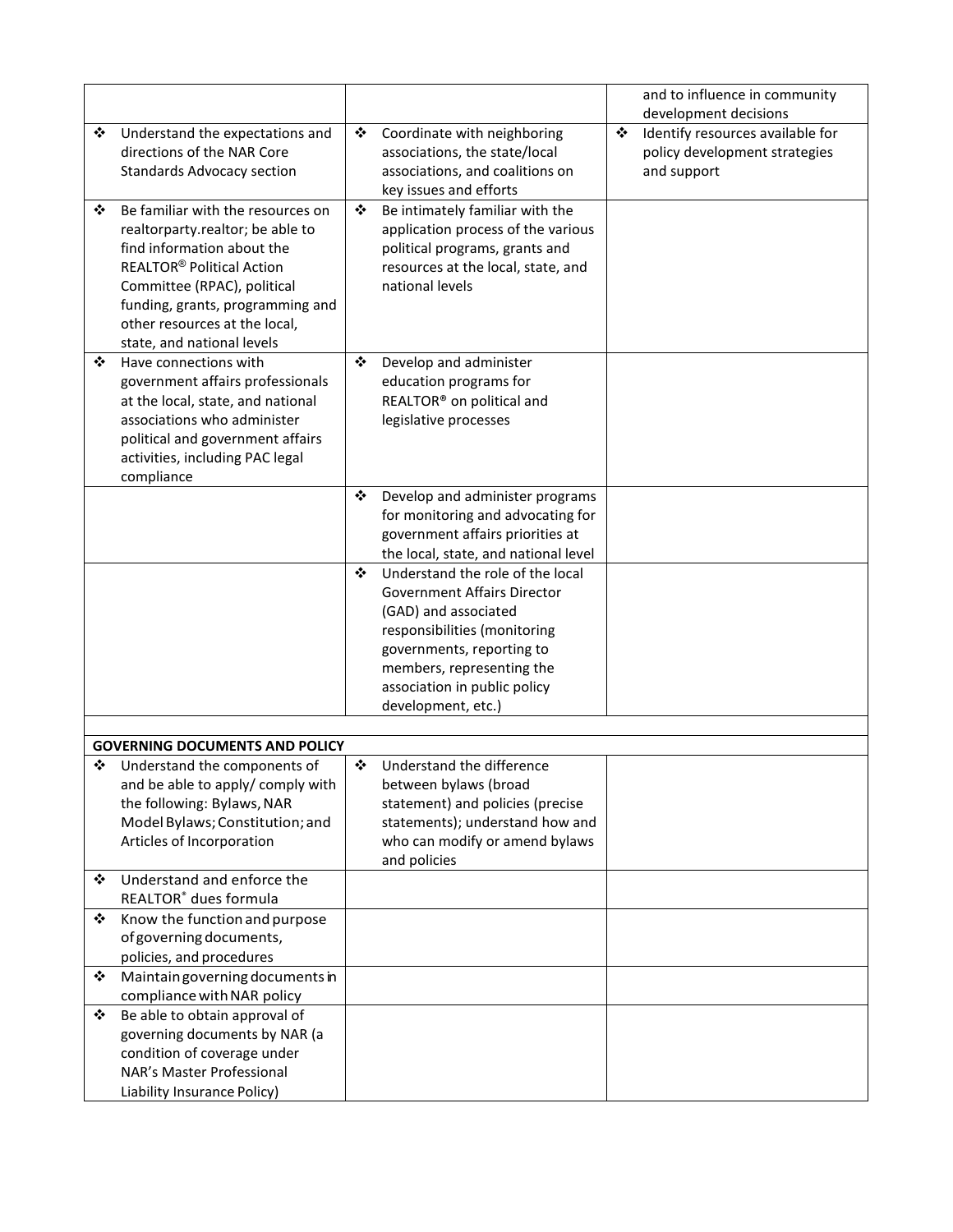| ❖ | Understand and ensure                     |   |                                                                                                    |  |
|---|-------------------------------------------|---|----------------------------------------------------------------------------------------------------|--|
|   | compliance as mandated by the             |   |                                                                                                    |  |
|   | <b>NAR Core Standards</b>                 |   |                                                                                                    |  |
|   |                                           |   |                                                                                                    |  |
|   |                                           |   | INSTITUTES, SOCIETIES, AND COUNCILS, AND NAR DESIGNATIONS, CERTIFICATIONS, AND CERTIFICATE COURSES |  |
| ❖ | Identify the Institutes, Societies        | ❖ | Identify and assess the need for                                                                   |  |
|   | and Councils and understand the           |   | developing specialty sections or                                                                   |  |
|   | scope of their respective                 |   | councils (e.g., appraisers,                                                                        |  |
|   | designations                              |   | property managers)                                                                                 |  |
| ❖ | Identify the various NAR                  | ❖ | Know the steps needed to bring a                                                                   |  |
|   | Designations and Certifications           |   | NAR designation or certification                                                                   |  |
|   | and Certificate Courses and               |   | course to the association and                                                                      |  |
|   | understand their purpose in the           |   | what resources and support are                                                                     |  |
|   | marketplace                               |   | offered by NAR and the ISCs                                                                        |  |
| ❖ | Be aware of programs offered by           |   |                                                                                                    |  |
|   | NAR Academy in partnership                |   |                                                                                                    |  |
|   | with Columbia College                     |   |                                                                                                    |  |
|   |                                           |   |                                                                                                    |  |
|   | <b>MEMBERSHIP POLICIES AND PROCEDURES</b> |   |                                                                                                    |  |
| ❖ | Understand board of choice                |   |                                                                                                    |  |
|   | (BOC) and how BOC policies apply          |   |                                                                                                    |  |
|   | to other association services:            |   |                                                                                                    |  |
|   | ❖ Identify how BOC applies                |   |                                                                                                    |  |
|   | to a designated                           |   |                                                                                                    |  |
|   | <b>REALTOR®</b>                           |   |                                                                                                    |  |
|   | Identify how BOC applies<br>❖             |   |                                                                                                    |  |
|   | to a firm's licensees                     |   |                                                                                                    |  |
|   | where the firm's DR                       |   |                                                                                                    |  |
|   | belong to different                       |   |                                                                                                    |  |
|   | boards/associations and                   |   |                                                                                                    |  |
|   | where the firm operates                   |   |                                                                                                    |  |
|   | in multi-state markets                    |   |                                                                                                    |  |
|   | Identify the requirement<br>❖             |   |                                                                                                    |  |
|   | for a REALTOR® (non-                      |   |                                                                                                    |  |
|   | principal) to choose an                   |   |                                                                                                    |  |
|   | association as primary                    |   |                                                                                                    |  |
|   | Identify how NAR dues                     |   |                                                                                                    |  |
|   | formula applies to a DR                   |   |                                                                                                    |  |
|   | who holds both primary                    |   |                                                                                                    |  |
|   | membership in one                         |   |                                                                                                    |  |
|   | association and                           |   |                                                                                                    |  |
|   | secondary membership<br>in another        |   |                                                                                                    |  |
|   | Identify whether a<br>❖                   |   |                                                                                                    |  |
|   | secondary member may                      |   |                                                                                                    |  |
|   | receive multiple listing                  |   |                                                                                                    |  |
|   | services                                  |   |                                                                                                    |  |
| ❖ | Identify, implement and enforce           |   |                                                                                                    |  |
|   | member policies and procedures,           |   |                                                                                                    |  |
|   | including:                                |   |                                                                                                    |  |
|   | ❖<br>types of membership                  |   |                                                                                                    |  |
|   | membership<br>❖                           |   |                                                                                                    |  |
|   | qualification criteria                    |   |                                                                                                    |  |
|   | application process<br>❖                  |   |                                                                                                    |  |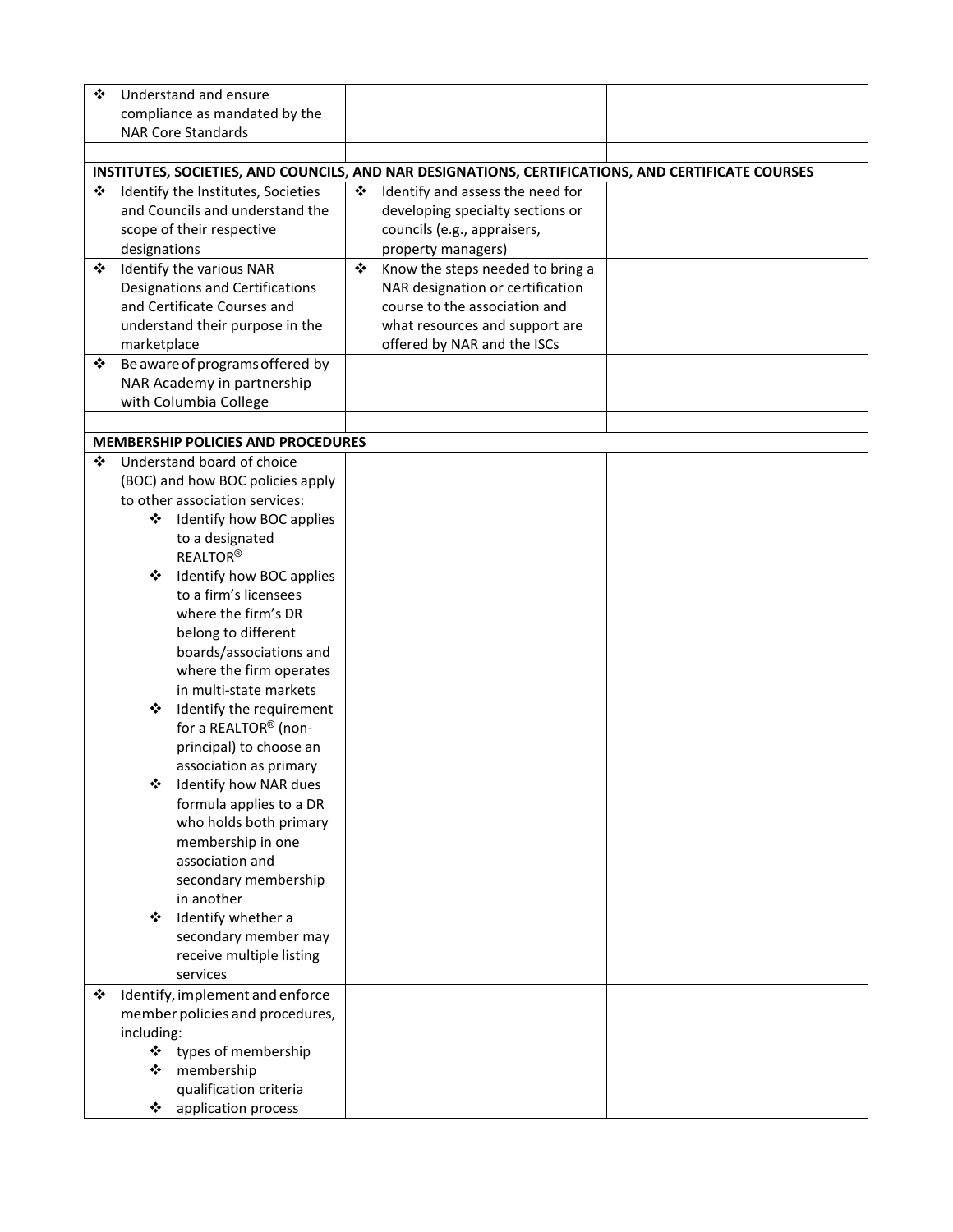|   | ❖<br>membership privileges                                          |   |                                                            |  |
|---|---------------------------------------------------------------------|---|------------------------------------------------------------|--|
|   | and obligations                                                     |   |                                                            |  |
|   | (including triennial Code                                           |   |                                                            |  |
|   | of Ethics training                                                  |   |                                                            |  |
|   | requirement)                                                        |   |                                                            |  |
|   | membership<br>❖                                                     |   |                                                            |  |
|   | suspension, expulsion                                               |   |                                                            |  |
|   | or termination                                                      |   |                                                            |  |
|   | MLS POLICIES AND DELIVERY OF SERVICES                               |   |                                                            |  |
| ❖ | Understand the value and                                            | ❖ | Understand the use of listing                              |  |
|   | purpose of MLS, including                                           |   | content and the enforcement                                |  |
|   | ancillary services                                                  |   | procedures for state and federal                           |  |
|   |                                                                     |   | regulations, intellectual property                         |  |
|   |                                                                     |   | rights, and applicable laws                                |  |
|   |                                                                     |   | (antitrust, copyright, agency)                             |  |
| ❖ | Be able to describe the                                             | ❖ | Understand the role of MLS policy                          |  |
|   | differences between core, basic                                     |   | and license agreements to                                  |  |
|   | and optional services                                               |   | authorizing the access to and use                          |  |
| ❖ | Understand the difference                                           | ❖ | of MLS data<br>Understand the unilateral offer of          |  |
|   | between an MLS subscriber and                                       |   | compensation in MLS and the                                |  |
|   | participant and how their rights/                                   |   | determining factors for procuring                          |  |
|   | privileges differ                                                   |   | cause                                                      |  |
| ❖ | Understand the different MLS                                        | ❖ | Understand the potential                                   |  |
|   | operational structures                                              |   | benefits of MLS regionalization,                           |  |
|   | (committees, corporations and                                       |   | cooperative, and reciprocal                                |  |
|   | regional entities) and the NAR                                      |   | agreements                                                 |  |
|   | MLS policies and model                                              |   |                                                            |  |
|   | documents                                                           |   |                                                            |  |
| ❖ | Understand listing content<br>management and distribution           | ❖ | Develop and implement policies<br>regarding data feeds for |  |
|   | including ownership (copyright vs.                                  |   | subscribers, participants, and                             |  |
|   | license) and authorized displays                                    |   | third-parties                                              |  |
|   | and possible uses of MLS data by                                    |   |                                                            |  |
|   | participants, subscribers, and                                      |   |                                                            |  |
|   | others including IDX, VOW,                                          |   |                                                            |  |
|   | syndication, aggregation and                                        |   |                                                            |  |
|   | other service vendors                                               |   |                                                            |  |
| ❖ | <b>Understand NAR Model MLS</b>                                     | ❖ | Develop and implement policies                             |  |
|   | Rules and their impact on MLS                                       |   | regarding the public distribution                          |  |
|   | services and delivery and ensure<br>policies are in compliance with |   | and use of MLS statistics                                  |  |
|   | NAR MLS policies and model                                          |   |                                                            |  |
|   | documents                                                           |   |                                                            |  |
| ❖ | Understand the value and                                            |   |                                                            |  |
|   | functions of RESO, data                                             |   |                                                            |  |
|   | dictionary, WEB API, and                                            |   |                                                            |  |
|   | industry data standards                                             |   |                                                            |  |
| ❖ | Enforce NAR MLS Rules and                                           |   |                                                            |  |
|   | Regulations, including the NAR                                      |   |                                                            |  |
|   | <b>MLS Antitrust Compliance Policy</b>                              |   |                                                            |  |
|   |                                                                     |   |                                                            |  |
|   | PROFESSIONAL STANDARDS                                              |   |                                                            |  |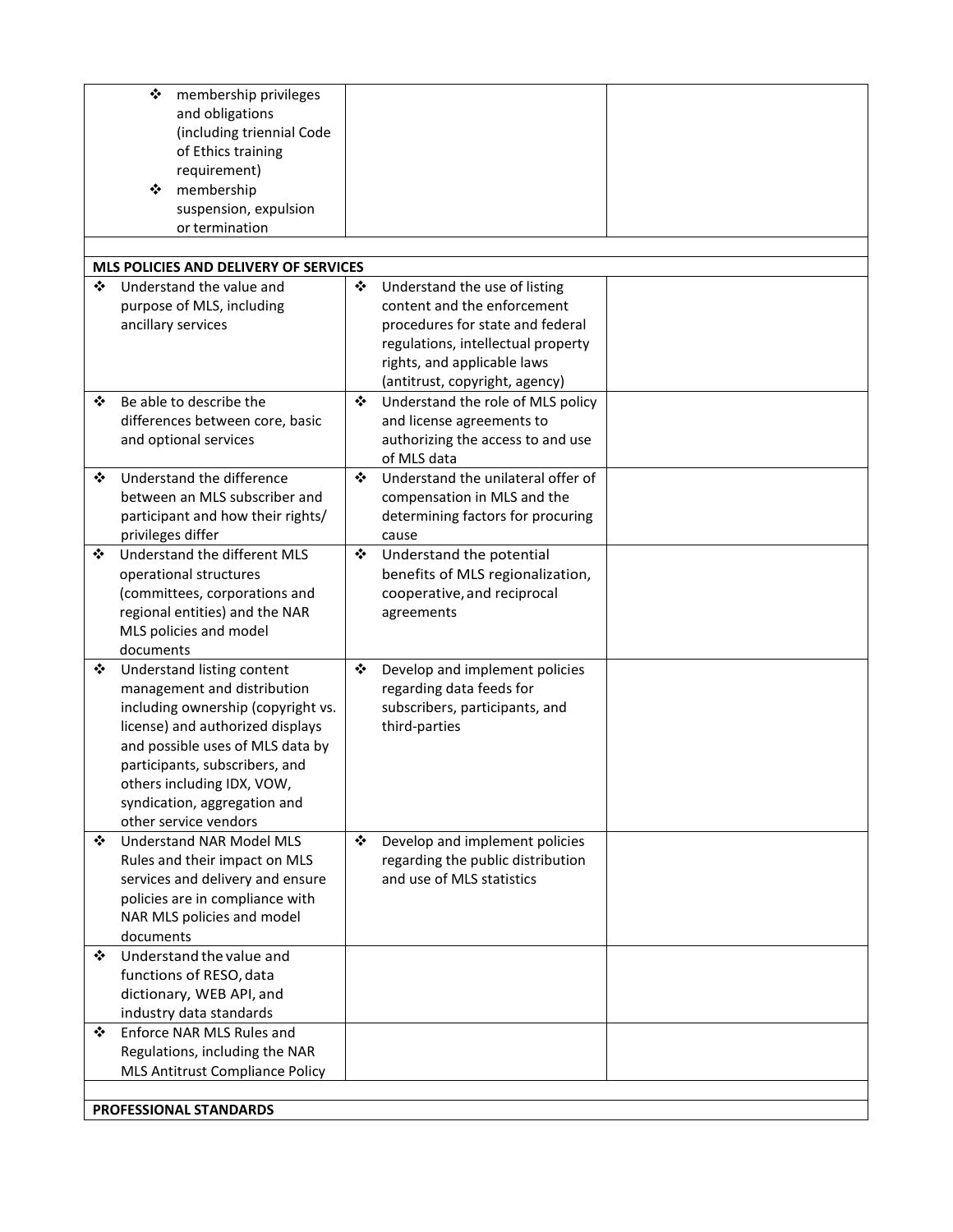| ❖      | Know components of the Code of<br>Ethics, the NAR Handbook on<br>Multiple Listing Policy, and the<br>Code of Ethics and Arbitration<br>Manual                                                                                                                                                              | ❖ | Promote and explain the<br>benefits of the dispute resolution<br>system for buyer and seller (DRS)                                                                                                                                          | ❖ | Promote the benefits of the<br>mediation process as compared<br>to the arbitration process                        |
|--------|------------------------------------------------------------------------------------------------------------------------------------------------------------------------------------------------------------------------------------------------------------------------------------------------------------|---|---------------------------------------------------------------------------------------------------------------------------------------------------------------------------------------------------------------------------------------------|---|-------------------------------------------------------------------------------------------------------------------|
| ❖      | Be able to explain the duties of<br>the REALTOR® under the Code of<br>Ethics and how they apply to<br>his/her daily business                                                                                                                                                                               | ❖ | Understand the optional sections<br>in the NAR Code of Ethics and<br>Arbitration Manual that may be<br>adopted at the discretion of the<br>association                                                                                      | ❖ | Promote the benefits of the<br>ombudsman process compared<br>to the ethics process and the<br>arbitration process |
| ❖      | Describe the general steps for<br>processing an ethics complaint<br>and for processing an arbitration<br>request (including who is eligible<br>to file and the differences<br>between an ethics complaint and<br>an arbitration request)                                                                   | ❖ | Understand the options available<br>to REALTOR <sup>®</sup> associations to<br>expedite complaints - fast track<br>processing, ethics mediation,<br>citation policy, anonymous<br>complaints, expedited<br>administrative ethics procedures |   |                                                                                                                   |
| ❖      | Know the role and scope of the<br>Grievance Committee,<br><b>Professional Standards</b><br>Committee and the Board of<br>Directors in conducting ethics<br>hearings, arbitration hearings and<br>appeal hearings                                                                                           | ❖ | Understand sanctioning<br>guidelines (Appendix 7 VII, Part<br>4) and the principles of<br>progressive discipline                                                                                                                            |   |                                                                                                                   |
| ❖      | Understand and enforce NAR's<br>Code of Ethics training<br>requirements                                                                                                                                                                                                                                    |   |                                                                                                                                                                                                                                             |   |                                                                                                                   |
| ❖      | Understand and enter into a<br>cooperative enforcement<br>agreement                                                                                                                                                                                                                                        |   |                                                                                                                                                                                                                                             |   |                                                                                                                   |
| ❖      | Understand NAR's REALTOR®<br><b>Association Dispute Resolution</b><br>Process                                                                                                                                                                                                                              |   |                                                                                                                                                                                                                                             |   |                                                                                                                   |
| ❖      | List the basic principles of due<br>process and how they apply to<br>administrative timelines and the<br>role of the Association Executive<br>to ensure parties a fair and<br>impartial hearing                                                                                                            |   |                                                                                                                                                                                                                                             |   |                                                                                                                   |
| ❖      | Understand the differences<br>between mandatory and<br>voluntary arbitration                                                                                                                                                                                                                               |   |                                                                                                                                                                                                                                             |   |                                                                                                                   |
| ❖<br>❖ | Know the elements of an ethics<br>decision including: (1) clearly<br>articulated findings of facts that<br>support the conclusion and are<br>reasonably applicable to the cited<br>articles (2) progressive discipline<br>and (3) use Declaratory Relief<br>when appropriate<br>Understand what a REALTOR® |   |                                                                                                                                                                                                                                             |   |                                                                                                                   |
|        | association may publish about a<br>member found in violation of the<br>Code of Ethics                                                                                                                                                                                                                      |   |                                                                                                                                                                                                                                             |   |                                                                                                                   |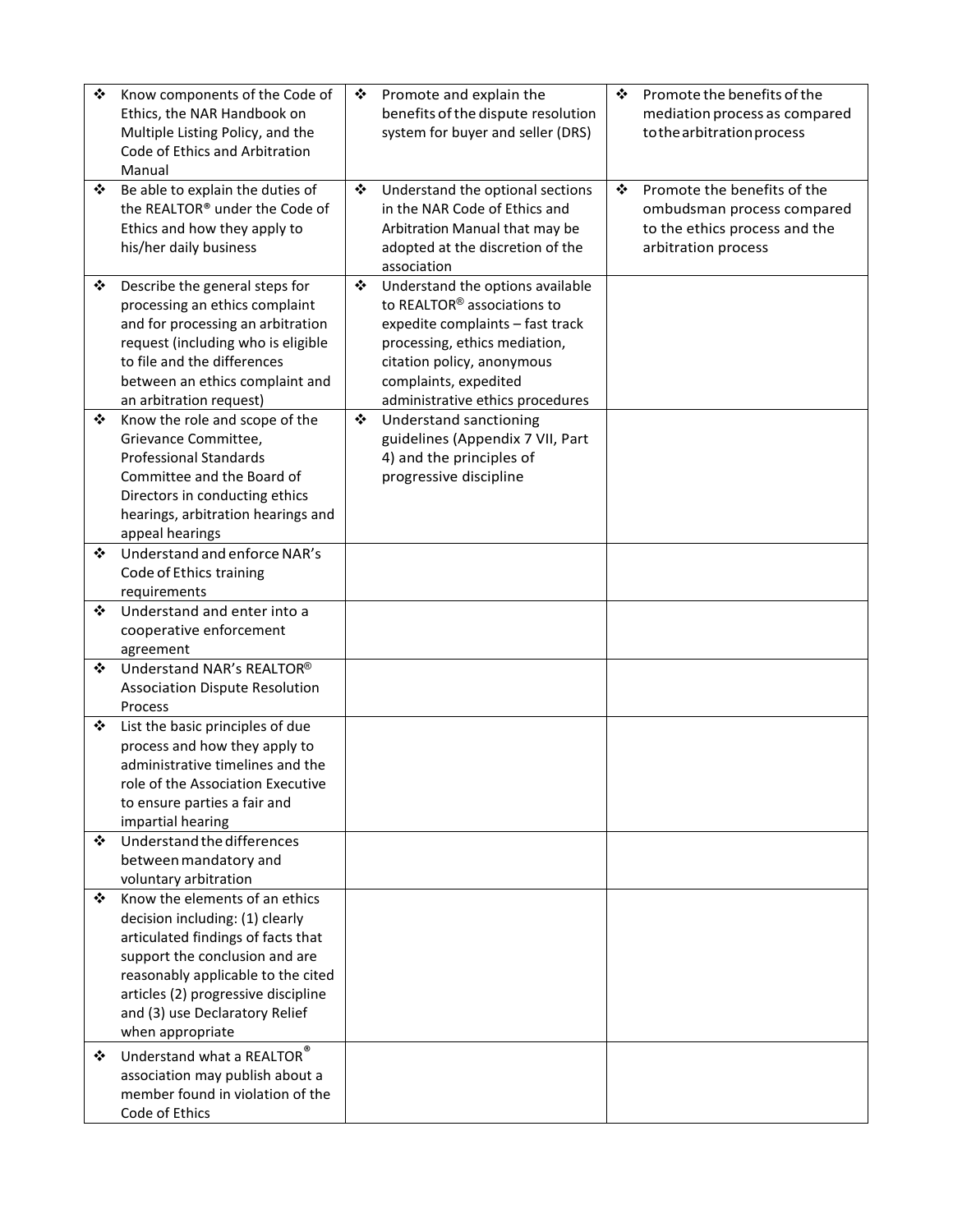| ❖ | Promote and explain the                                                  |                                                                                                                          |                                     |
|---|--------------------------------------------------------------------------|--------------------------------------------------------------------------------------------------------------------------|-------------------------------------|
| ❖ | benefits of mediation<br>Promote and explain the                         |                                                                                                                          |                                     |
|   | benefits of the ombudsman                                                |                                                                                                                          |                                     |
|   | service                                                                  |                                                                                                                          |                                     |
| ❖ | Understand both employee and                                             |                                                                                                                          |                                     |
|   | member roles in the observance                                           |                                                                                                                          |                                     |
|   | of confidentiality                                                       |                                                                                                                          |                                     |
| ❖ | Understand who must be                                                   |                                                                                                                          |                                     |
|   | disqualified/excused from any                                            |                                                                                                                          |                                     |
|   | tribunal considering a                                                   |                                                                                                                          |                                     |
|   | professional standards matter                                            |                                                                                                                          |                                     |
| ❖ | Understand the NAR Core                                                  |                                                                                                                          |                                     |
|   | Standards that apply to                                                  |                                                                                                                          |                                     |
|   | professional standards                                                   |                                                                                                                          |                                     |
| ❖ | Understand the relationship                                              |                                                                                                                          |                                     |
|   | between REALTORS® on the                                                 |                                                                                                                          |                                     |
|   | various tribunals, and their roles                                       |                                                                                                                          |                                     |
|   | compared to the AEs in the                                               |                                                                                                                          |                                     |
|   | professional standards process                                           |                                                                                                                          |                                     |
|   | <b>UNDERSTAND REAL ESTATE ISSUES AND TRENDS</b>                          |                                                                                                                          |                                     |
|   |                                                                          | Understand the diverse issues that foster a successful real estate operation, as well as the forces that are shaping the |                                     |
|   |                                                                          | industry; manage thee changes to ensure an environment that puts the REALTOR® at the center of every real estate         |                                     |
|   |                                                                          | transaction; analyze and affect the impact of issues and trends in the industry.                                         |                                     |
|   | <b>ADMINISTRATIVE LEVEL</b>                                              | <b>MANAGEMENT LEVEL</b>                                                                                                  | <b>LEADERSHIP LEVEL</b>             |
|   | Possess a basic understanding of the                                     | Develop a working knowledge of real                                                                                      | Identify critical issues and trends |
|   |                                                                          | estate license laws and real estate                                                                                      | before they impact the members;     |
|   |                                                                          |                                                                                                                          |                                     |
|   | real estate industry - functions of an                                   |                                                                                                                          | build trust and confidence in the   |
|   | agent, broker, firm; understand<br>members and their business in your    | firm operations; focus more on the<br>industry and industry trends; develop                                              | association and its members.        |
|   | market area.                                                             | working relationships with your                                                                                          |                                     |
|   |                                                                          | organization's internal and external                                                                                     |                                     |
|   |                                                                          | constituents.                                                                                                            |                                     |
|   | DIVERSITY, EQUITY AND INCLUSION                                          |                                                                                                                          |                                     |
| ❖ | Be knowledgeable about the                                               | Communicate demographic<br>❖                                                                                             |                                     |
|   | many types of diversity (age,                                            | trends, statistics, the value of                                                                                         |                                     |
|   | gender, racial and ethnic                                                | inclusion, and ideas to the                                                                                              |                                     |
|   | background, etc.) in local                                               | membership and leadership                                                                                                |                                     |
|   | markets, in the membership and                                           |                                                                                                                          |                                     |
|   | in association leadership                                                |                                                                                                                          |                                     |
| ❖ | Identify the purposes of NAR's                                           | ❖<br>Identify and promote community                                                                                      |                                     |
|   | Leading with Diversity workshop                                          | outreach programs, leadership                                                                                            |                                     |
|   | and Diversity Grants                                                     | development programs, and                                                                                                |                                     |
| ❖ |                                                                          | mentoring programs for diversity                                                                                         |                                     |
|   | Understand and communicate                                               |                                                                                                                          |                                     |
|   | the importance of meeting the<br>association's goals of structuring      |                                                                                                                          |                                     |
|   | the Directors/committees to be                                           |                                                                                                                          |                                     |
|   | inclusive and reflect the diverse                                        |                                                                                                                          |                                     |
|   | membership                                                               |                                                                                                                          |                                     |
|   |                                                                          |                                                                                                                          |                                     |
|   | <b>FAIR HOUSING</b>                                                      |                                                                                                                          |                                     |
| ❖ | Be knowledgeable about federal,                                          | ❖<br>Incorporate fair housing issues                                                                                     |                                     |
|   | state, and local fair housing laws,<br>types of potential violations and | into education programs                                                                                                  |                                     |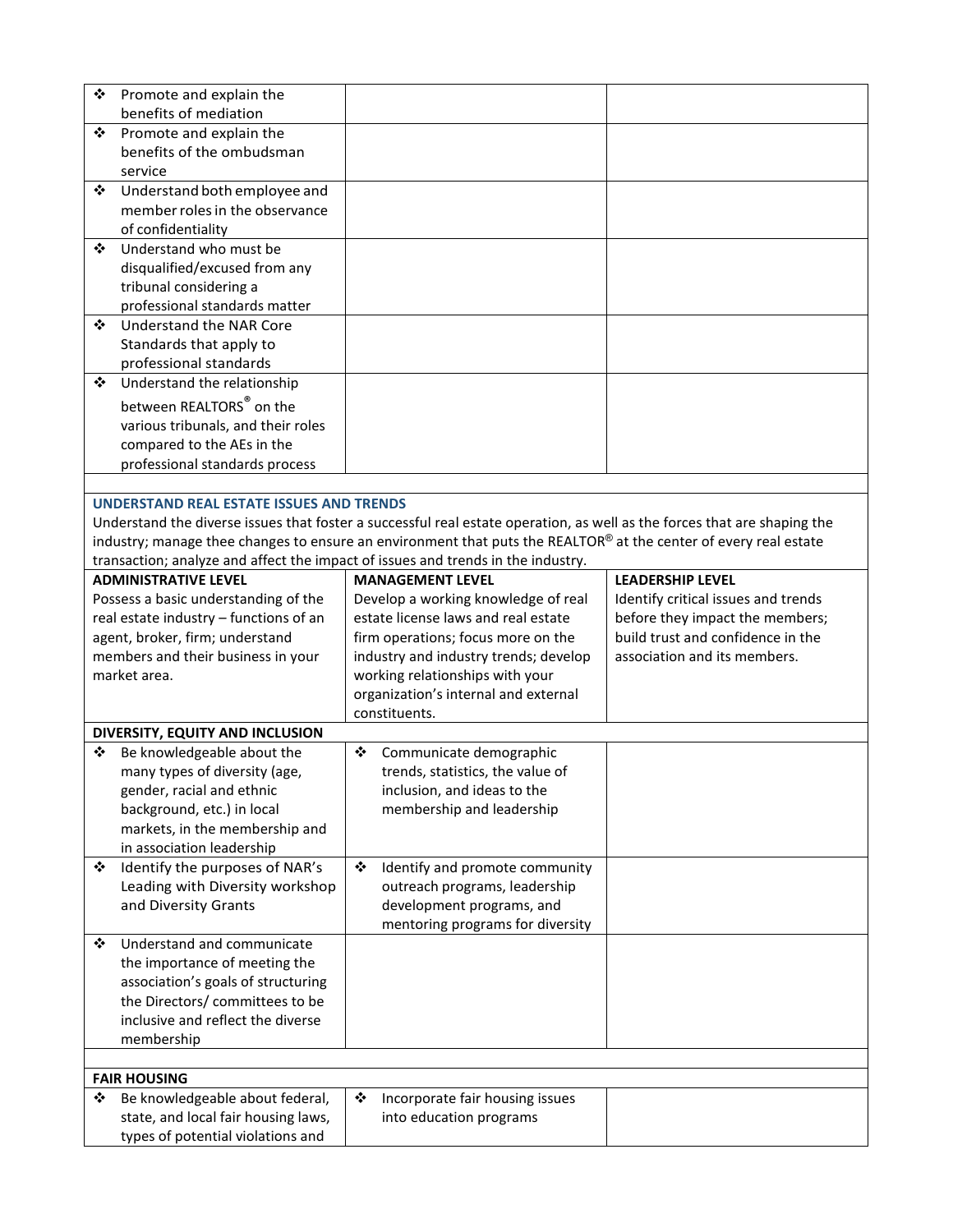|   | the consequences, and where                             |   |                                 |  |
|---|---------------------------------------------------------|---|---------------------------------|--|
|   | complaints may be filed                                 |   |                                 |  |
| ❖ | Understand the importance of                            |   |                                 |  |
|   | and the application of Article 10                       |   |                                 |  |
|   | of the Code of Ethics                                   |   |                                 |  |
| ❖ | Promote the principles of fair                          |   |                                 |  |
|   | housing                                                 |   |                                 |  |
| ❖ | Develop regular fair housing                            |   |                                 |  |
|   | communications to members                               |   |                                 |  |
| ❖ | Be familiar with NAR fair housing                       |   |                                 |  |
|   | resources and grant opportunities                       |   |                                 |  |
|   | to support local initiatives                            |   |                                 |  |
| ❖ | Understand how fair housing                             |   |                                 |  |
|   | laws, including those relating to                       |   |                                 |  |
|   | advertising, are enforced in the                        |   |                                 |  |
| ❖ | community<br>Educate members on fair housing            |   |                                 |  |
|   | testing and its implications                            |   |                                 |  |
|   |                                                         |   |                                 |  |
|   | <b>GENERAL REAL ESTATE PRACTICES</b>                    |   |                                 |  |
| ❖ | Know the basics of real estate                          | ❖ | Be knowledgeable of real estate |  |
|   | contract law                                            |   | office employment issues        |  |
| ❖ | Understand license law and                              | ❖ | Understand broker/agent         |  |
|   | regulations; identify agencies                          |   | relationships                   |  |
|   | that regulate licensees                                 |   |                                 |  |
| ❖ | Understand the liabilities                              |   |                                 |  |
|   | inherent in real estate activities                      |   |                                 |  |
|   | (e.g., misrepresentation,                               |   |                                 |  |
|   | negligence)                                             |   |                                 |  |
| ❖ | Be knowledgeable of disclosure                          |   |                                 |  |
|   | requirements and related                                |   |                                 |  |
|   | documentations to reduce                                |   |                                 |  |
|   | liability (e.g., Megan's Law,                           |   |                                 |  |
|   | stigmas)                                                |   |                                 |  |
| ❖ | Understand basic listing/sales                          |   |                                 |  |
|   | procedures, and terminology                             |   |                                 |  |
| ❖ | Describe the difference                                 |   |                                 |  |
|   | between Exclusive Right to Sell<br>and Exclusive Agency |   |                                 |  |
|   | agreements                                              |   |                                 |  |
| ❖ | Understand independent                                  |   |                                 |  |
|   | contractor status and brokerage                         |   |                                 |  |
|   | models                                                  |   |                                 |  |
| ❖ | Have a basic understanding of                           |   |                                 |  |
|   | agency, agency relationships and                        |   |                                 |  |
|   | agency disclosures                                      |   |                                 |  |
| ❖ | Have a general understanding of                         |   |                                 |  |
|   | basic real estate forms,                                |   |                                 |  |
|   | particularly those offered by the                       |   |                                 |  |
|   | local and state associations and                        |   |                                 |  |
|   | ensure forms are regularly                              |   |                                 |  |
|   | updated                                                 |   |                                 |  |
| ❖ | Have a general understanding of                         |   |                                 |  |
|   | TRID (TILA/RESPA Integrated                             |   |                                 |  |
|   | Disclosures)                                            |   |                                 |  |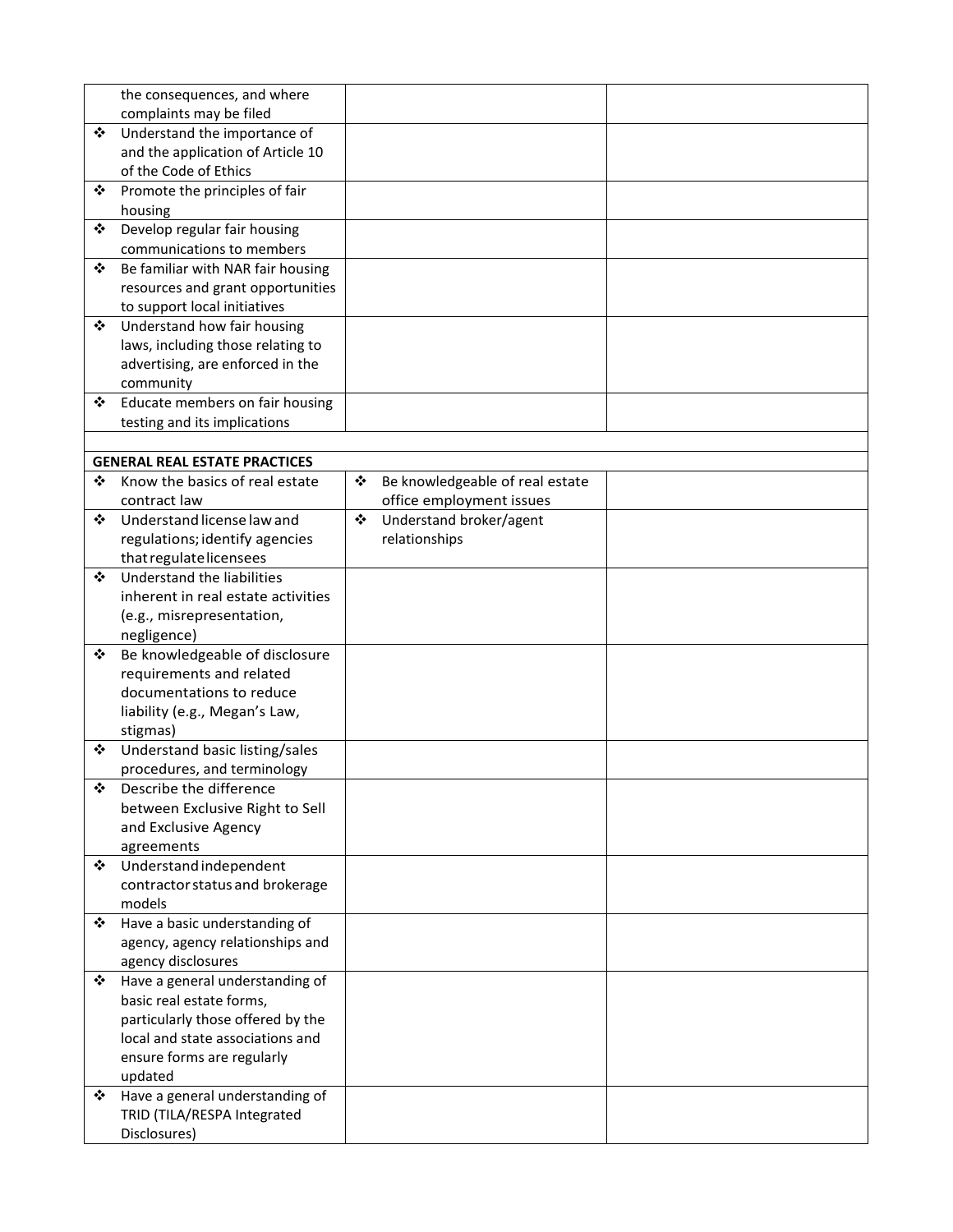| ❖<br>brokers          | Identify NAR resources for                                                                                                                                                                  |   |                                                                                                                                                                                                           |   |                                                                                                                                                                                                                                                                                      |
|-----------------------|---------------------------------------------------------------------------------------------------------------------------------------------------------------------------------------------|---|-----------------------------------------------------------------------------------------------------------------------------------------------------------------------------------------------------------|---|--------------------------------------------------------------------------------------------------------------------------------------------------------------------------------------------------------------------------------------------------------------------------------------|
| ❖<br>❖                | Be knowledgeable of record-<br>keeping requirements for real<br>estate practitioners<br>Understand privacy laws (Do-Not-                                                                    |   |                                                                                                                                                                                                           |   |                                                                                                                                                                                                                                                                                      |
|                       | Call/Fax, Can Spam, etc.) as they<br>pertain to real estate                                                                                                                                 |   |                                                                                                                                                                                                           |   |                                                                                                                                                                                                                                                                                      |
| <b>GLOBAL</b>         |                                                                                                                                                                                             |   |                                                                                                                                                                                                           |   |                                                                                                                                                                                                                                                                                      |
| ❖                     | Be knowledgeable about the<br>cultural diversity (racial and<br>ethnic background, languages<br>spoken, etc.) within the local<br>market in the membership and in<br>association leadership | ❖ | Raise awareness of NAR Global<br>Programs and services to share<br>with members in addition to<br>awareness of the Global<br>Achievement Program                                                          | ❖ | Understand your role as a leader<br>in connecting your association<br>with economic development<br>groups or local government<br>entities to be sure the real estate<br>industry is part of the larger<br>discussions on foreign direct<br>investment opportunities in your<br>state |
|                       |                                                                                                                                                                                             | ❖ | Identify and promote community<br>outreach programs, leadership<br>development programs, and<br>mentoring programs for global                                                                             |   |                                                                                                                                                                                                                                                                                      |
|                       | <b>REAL ESTATE ISSUES AND TRENDS</b>                                                                                                                                                        |   |                                                                                                                                                                                                           |   |                                                                                                                                                                                                                                                                                      |
| ❖<br>liability issues | Work with leadership and<br>volunteers to identify the<br>industry's major member/broker                                                                                                    | ❖ | Have a working knowledge of the<br>basic economics of prevailing real<br>estate brokerage business models<br>(e.g., split commission, 100%<br>commission, limited service) and<br>their impact on members | ❖ | Identify, evaluate and develop<br>action plans to address emerging<br>real estate issues and trends                                                                                                                                                                                  |
| ❖<br>practitioners    | Understand the day-to-day<br>operations of real estate                                                                                                                                      | ❖ | Understand trends affecting the<br>transfer and ownership of real<br>estate; this includes funding,<br>document processing, title and<br>escrow, and taxes                                                | ❖ | Understand how the rapid<br>evolution of technology impacts<br>deliverables (products and<br>services) of associations and MLSs                                                                                                                                                      |
| ❖                     | Understand the types of<br>government regulation impacting<br>real estate brokerage, licensing<br>and educational requirements                                                              | ❖ | Understand regulations affecting<br>the ownership and transfer of<br>real estate, fair housing, and<br>diversity                                                                                          | ❖ | Stay informed about social,<br>political, technology and<br>demographic trends and how<br>those trends affect the real estate<br>market and the business activity<br>of members                                                                                                      |
|                       |                                                                                                                                                                                             |   |                                                                                                                                                                                                           | ❖ | Develop a leadership pipeline<br>that accommodates changing<br>member demographics and real<br>estate business trends                                                                                                                                                                |
|                       |                                                                                                                                                                                             |   |                                                                                                                                                                                                           | ❖ | Analyze the impact of changing<br>consumer demands and<br>demographics and provide<br>direction to members and the<br>association                                                                                                                                                    |
|                       |                                                                                                                                                                                             |   |                                                                                                                                                                                                           | ❖ | Be knowledgeable about<br>consumer demands and trends<br>affecting the real estate<br>transaction, including competitive                                                                                                                                                             |